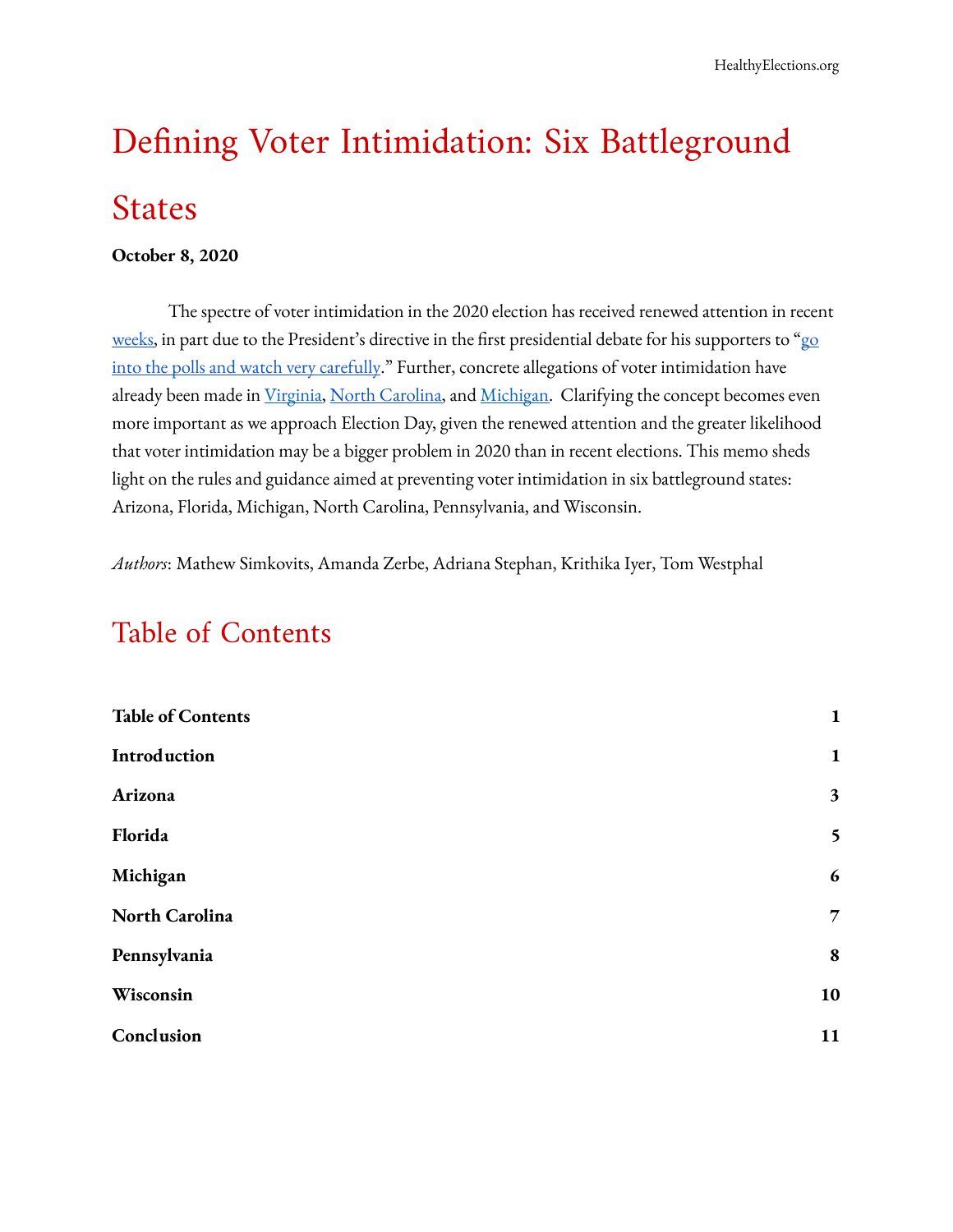# <span id="page-1-0"></span>Introduction

The spectre of voter intimidation in the 2020 election has received renewed attention in recent weeks, in part due to the President's directive in the first presidential debate for his supporters to "go [into the polls and watch very carefully](https://www.nbcnews.com/news/us-news/trump-s-call-supporters-watch-polls-very-carefully-raises-concerns-n1241613)." Further, concrete allegations of voter intimidation have already been made in Virginia, North Carolina, and [Michigan](https://www.npr.org/2020/10/01/919309649/far-right-activists-charged-over-robocalls-that-allegedly-targeted-minority-vote). Clarifying the concept becomes even more important as we approach Election Day, given the renewed attention and the greater likelihood that voter intimidation may be a bigger problem in 2020 than in recent elections.

[Federal law](https://www.law.cornell.edu/uscode/text/52/10307) defines voter intimidation in broad strokes as encompassing acts that "intimidate, threaten, or coerce, or attempt to intimidate, threaten, or coerce any person for voting or attempting to vote." There is little official guidance as to what particular conduct that definition covers. However, according to the Brennan Center, the term may encompass a broad range of acts, including:

- Baseless or abusive challenges to voters' eligibility.
- Direct confrontation of voters.
- Use of insulting, offensive, or threatening language or raised voices in and around polling places.
- Blocking polling-place entrances.
- Following and photographing voters, recording license plate numbers, and visiting voters' homes.
- Brandishing weapons in front of voters.
- Dissemination of misleading information that purposely misstates the time, location, manner, and date of an election.

Similar to federal law, many state laws about voter intimidation are broad and often fail to provide specific guidance as to which particular acts would constitute a violation. Further, instances of voter intimidation have rarely made it into the courts, depriving us of case law that could illuminate how states' broad prohibitions against such conduct might apply in particular instances.

This memo sheds light on the rules and guidance aimed at preventing voter intimidation in six battleground states: Arizona, Florida, Michigan, North Carolina, Pennsylvania, and Wisconsin. It does not seek to provide a comprehensive assessment of remedies for alleged voter intimidation, nor does it exhaust coverage of related conduct, such as electioneering. While Pennsylvania does lay out many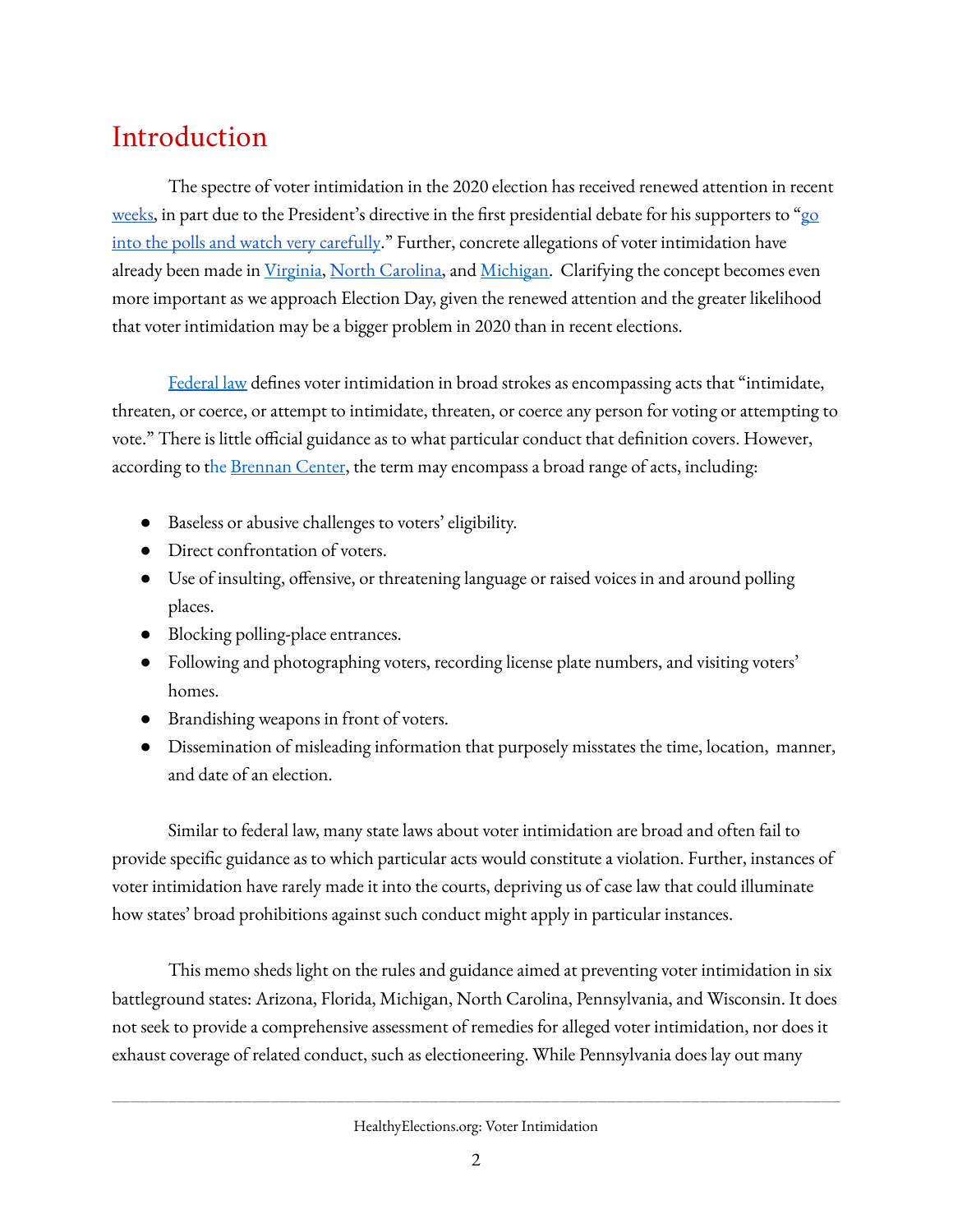specific examples of what conduct constitutes voter intimidation, most states we examined did not, leaving it an open question how state officials may apply their broad prohibitions against such conduct.

### <span id="page-2-0"></span>Arizona

Arizona law includes both general prohibitions on voter intimidation and more specific protections for certain groups. In **[Arizona](https://www.azleg.gov/viewdocument/?docName=https://www.azleg.gov/ars/16/01013.htm)**, it is a misdemeanor for an individual to directly or indirectly and knowingly "make use of force, violence or restraint," "inflict or threaten infliction... of any injury, damage, harm or loss," or "in any manner to practice intimidation upon or against any person," in order to induce or compel such person to vote or refrain from voting. Arizona law also makes election-related intimidation by employers illegal. Section 10-1012, which describes the "intimidation of elector by employer," states that it is a misdemeanor for an employer to knowingly put employees' pay in envelopes with "political mottos, devices, or arguments" containing either express or implied threats that aim to influence employees' political views or behavior. In addition, within 90 days of an election, an employer  $\frac{may}{not}$  knowingly exhibit any notices, handbills, or placards which contain threats related to elections, including statements that if a particular candidate is defeated, wages will be lowered or the establishment will close.

Arizona law also includes broader protections intended to provide a bulwark against voter intimidation. First, Arizona [requires](https://www.azleg.gov/viewdocument/?docName=https://www.azleg.gov/ars/16/00515.htm) that a 75-foot zone be maintained around voting areas, which may only be used by poll workers and individuals who are currently voting. It is a [misdemeanor](https://www.azleg.gov/viewdocument/?docName=https://www.azleg.gov/ars/16/01017.htm) for a voter to knowingly "interfere with [another] voter" either within the 75-foot limit designated by an election official, or within seventy-five feet of a main outside entrance to an on-site early voting location. Voters also [may not](https://www.azleg.gov/viewdocument/?docName=https://www.azleg.gov/ars/16/01017.htm) knowingly "hinder the voting of others." Additionally, it is a [felony](https://www.azleg.gov/viewdocument/?docName=https://www.azleg.gov/ars/16/01004.htm) to knowingly interfere with a election officers as their discharge their duty. Individuals also [may not](https://www.azleg.gov/viewdocument/?docName=https://www.azleg.gov/ars/16/01006.htm), directly or indirectly, "either by force, threats, menaces, bribery, or any corrupt means . . . awe, restrain, hinder, or disturb" a electors, or to deter them from or influence them in casting their vote. Finally, Arizona's constitution [includes the language](https://www.azleg.gov/const/arizona_constitution.pdf#page=5) that "[a]ll elections shall be free and equal, and no power, civil or military, shall at any time interfere to prevent the free exercise of the right of suffrage."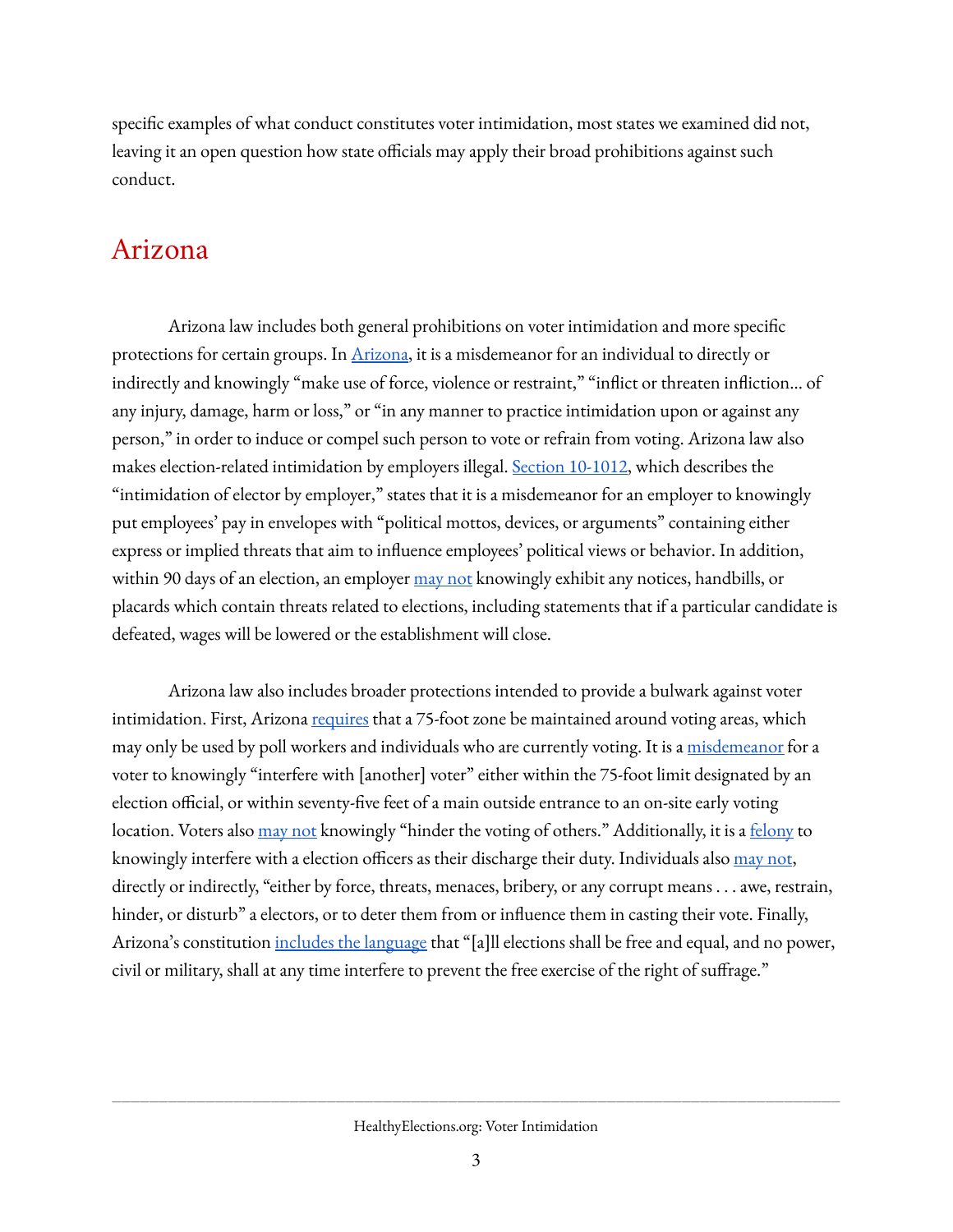These provisions exist against the backdrop of a long history of voter intimidation. Minority voters have been frequent targets of intimidation efforts in Arizona. According to an expert report [submitted](https://cdn.ca9.uscourts.gov/datastore/opinions/2020/01/27/18-15845.pdf#page=57) in a case decided by the 9th Circuit in the 1960s:

Intimidation of minority group members—Hispanics, African-Americans, as well as Native Americans—who wished to vote was . . . a fact of life in Arizona. [White voters] sometimes challenged minorities at the polls and asked them to read and explain "literacy" cards containing quotations from the U.S. Constitution. These intimidators hoped to frighten or embarrass minorities and discourage them from standing in line to vote . . . [p]eople in the non-Native American community, hoping to keep Native Americans away from the polls, told them that involvement could lead to something detrimental, such as increased taxation, a loss of reservation lands, and an end to their special relationship with the federal government.

Intimidation of these communities has continued since the 1960s. The Arizona Native Vote Election Protection Project, carried out by Arizona State University's Indian Legal Clinic, [documented](https://arizonastatelawjournal.org/wp-content/uploads/2016/02/Ferguson_Final.pdf#page=41) instances of voter intimidation of Native American voters at Arizona's Guadalupe polling station in 2008 and 2010. And, in 2014, the Department of Justice [decided](https://www.azcentral.com/story/news/local/tempe/2014/08/01/department-of-justice-guadalupe-arpaio-abrk/13481557/?from=global&sessionKey=&autologin=) the threat of voter intimidation was imminent enough to warrant monitoring the area.

Despite this history, few Arizona state court decisions have squarely addressed voter intimidation. In the 1948 case *[Morgan v. Board of Sup'rs](https://casetext.com/case/morgan-v-board-of-suprs)* , an individual sought to invalidate the results of an election concerning school bonds. Among other claims, the plaintiff argued that acts of coercion and intimidation by election officials and school trustees compromised the fairness of the election. These individuals had distributed documents stating that voters needed to pay property tax in order to vote, and voters were required to answer questionnaires about this when they voted. (The distributed information was correct; at the time, only real property taxpayers could vote under Arizona's constitution.) The Arizona Supreme Court found that the presence of such conduct was not enough to contest the election, for the evidence **failed to show** "any appreciable number of qualified voters excluded or any act of intimidation or coercion." This case illustrates the high bar for proving voter intimidation in the courts, for, while the court found that the alleged suppressive conduct occurred, it also required that plaintiffs adequately establish its intimidatory impact on an appreciable number of voters.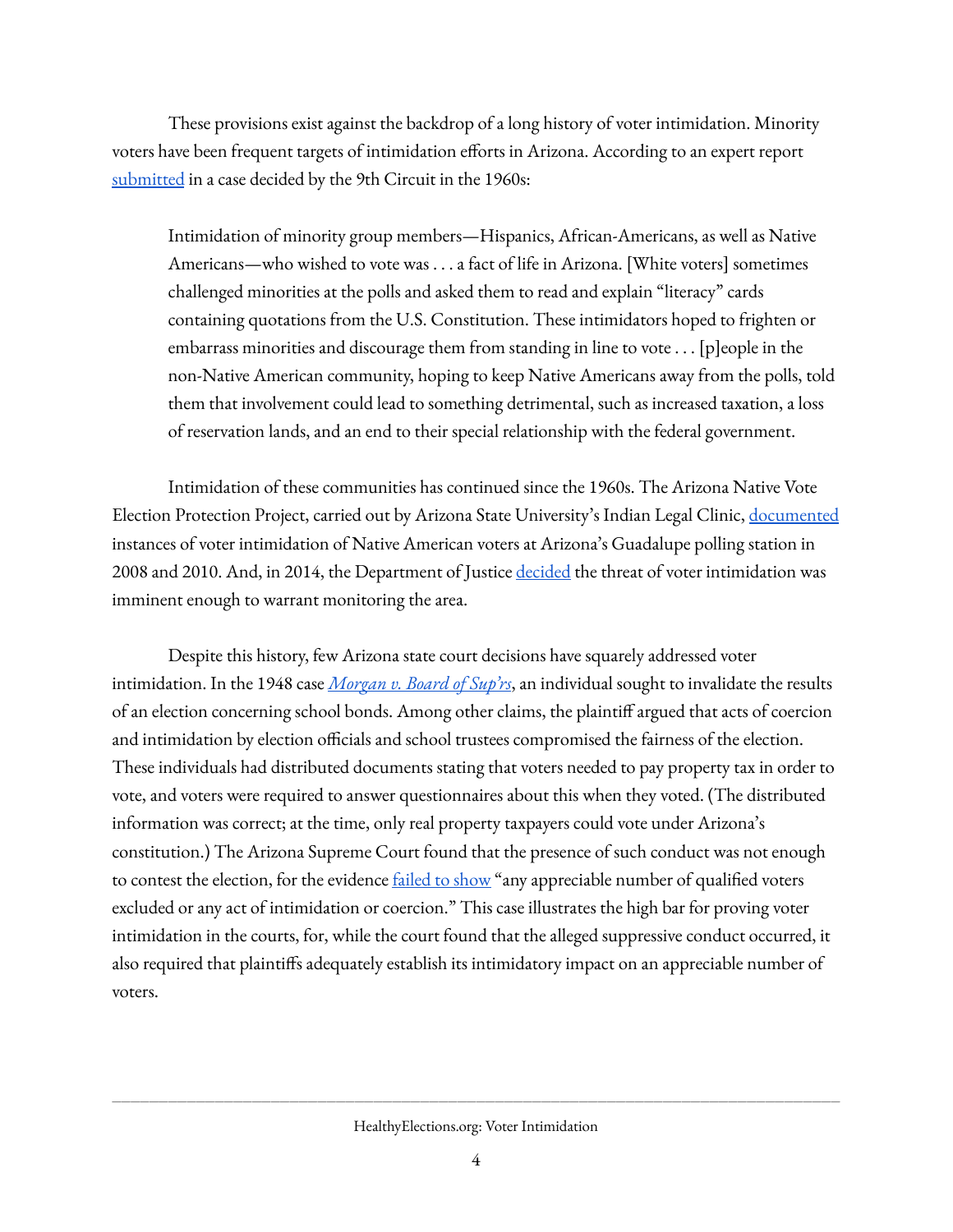At least one case in federal court has considered Arizona's voter intimidation statutes specifically.<sup>1</sup> In that case, a party argued that certain candidates had been placed on the ballot solely to draw votes away from the Democratic Party. That party requested a temporary restraining order to prohibit the candidates from being listed. When the plaintiff raised Arizona's criminal prohibition on voter intimidation and coercion, the U.S. Federal Court for the District of Arizona stated that it "was not persuaded" that Arizona's criminal prohibitions on voter intimidation could be raised by a private party, since these statutes lacked a private right of action. Instead, bringing those claims [required](https://cases.justia.com/federal/district-courts/arizona/azdce/2:2010cv01902/549648/29/0.pdf?ts=1428820086#page=8) some indication that the legislature "intended to protect any special group by creating a private cause of action by a member of that group." Although in that case the plaintiffs failed to make this showing, future litigants potentially could.

# <span id="page-4-0"></span>Florida

Florida state statutes provide a detailed list of actions that can be categorized as felony voter intimidation. Under Fl. §104.0615, it is a felony for any person to directly or indirectly use or threaten to use force, violence, or intimidation to induce someone else to:

- Vote or refrain from voting altogether or for a specific candidate or measure;
- Register to vote;
- Become a poll worker or poll watcher; or
- Challenge a person's right to vote.

Additionally, Florida has a number of laws that may tangentially cover intimidating conduct at the polls. These include laws **banning photography** (apart from a voter taking a picture of their own ballot) and **[banning electioneering](http://www.leg.state.fl.us/statutes/index.cfm?App_mode=Display_Statute&URL=0100-0199/0102/Sections/0102.031.html)** within 150 feet of polling locations. Election supervisors and clerks are tasked with [enforcing order](http://www.leg.state.fl.us/statutes/index.cfm?App_mode=Display_Statute&URL=0100-0199/0102/Sections/0102.031.html) at polling locations and may take any "reasonable steps" necessary to ensure that order, including having law enforcement remove any disturbances.

<sup>&</sup>lt;sup>1</sup> Federal courts have considered whether voter intimidation in Arizona violated the federal Voting Rights Act. For example, in *[Arizona Democratic Party v. Arizona Republican Party](https://cases.justia.com/federal/district-courts/arizona/azdce/2:2016cv03752/1006737/31/0.pdf?ts=1478337442)* , the Arizona Democratic Party sued under the Ku Klux Klan Act of 1871 and section 11(b) of the Voting Rights Act, arguing that the Trump campaign, Roger Stone, and the group Stop the Steal were intimidating voters. The plaintiffs pointed to statements that encouraged individuals to report perceived illegal voting behavior to the Arizona Republican Party (including photos and videos) as well as various statements by Mr. Trump regarding voter fraud. The plaintiffs' request for a preliminary injunction was denied as unlikely to succeed on the merits, in part because the court read the campaign's statements as tied to unlawful behavior by voters, rather than voter intimidation.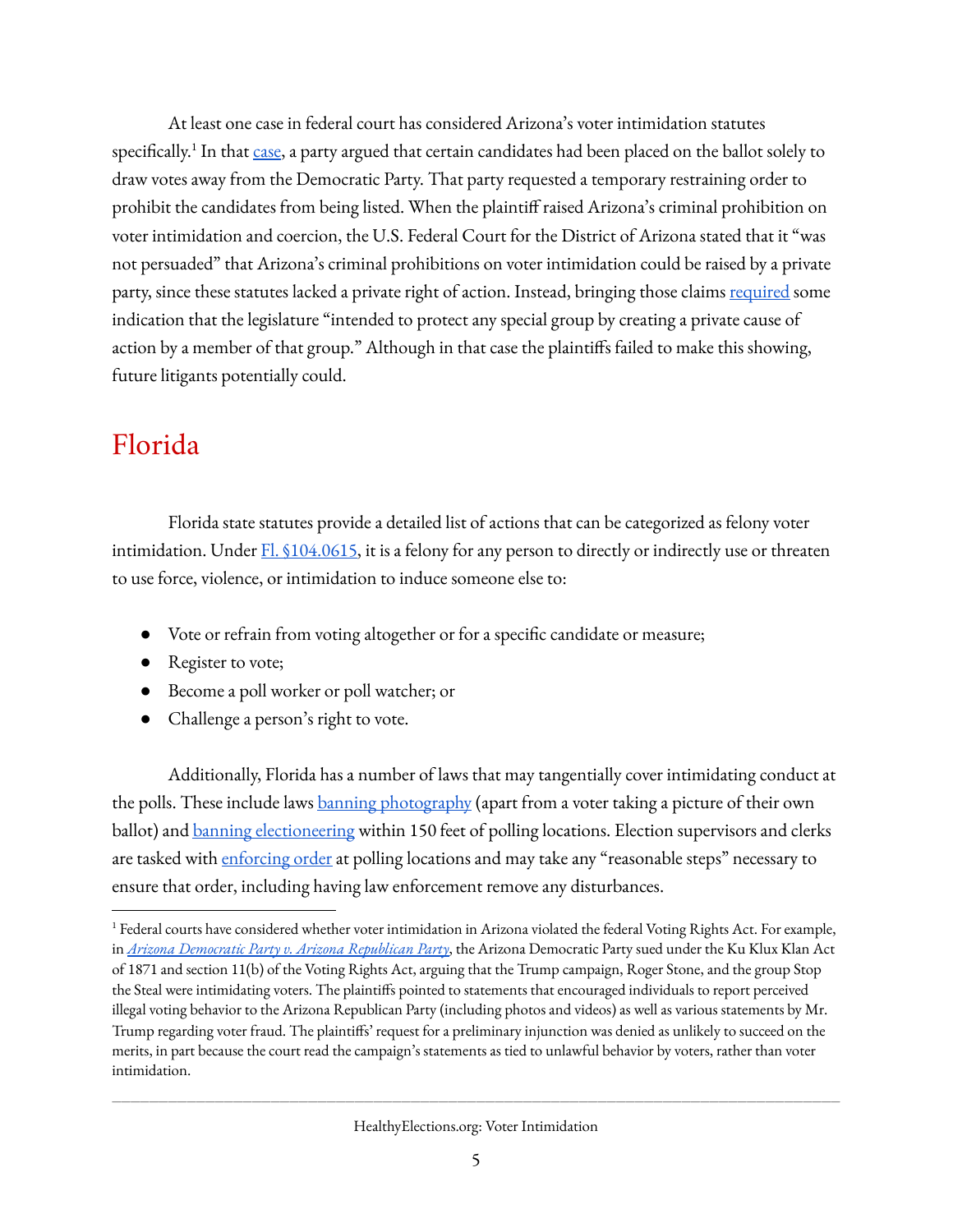In recent years, voter intimidation in Florida has repeatedly made the news. During early voting for the presidential election in 2016, the Lawyers' Committee for Civil Rights Under Law claimed it [received reports](https://www.washingtonpost.com/politics/2016/live-updates/general-election/real-time-updates-on-the-2016-election-voting-and-race-results/voting-issues-in-florida-intimidation-reported-at-polling-places/) from Miami-Dade county, Jacksonville, and Hollywood about aggressive behavior causing voters to leave the polls without voting. During the 2018 midterms, [racist robocalls](https://www.npr.org/2018/09/03/644292095/florida-election-is-latest-target-of-white-supremacist-robocalls) targeted voters in an attempt to dissuade them from supporting gubernatorial candidate Andrew Gillum. These calls used derogatory and offensive language to [disparage](https://www.nbcnews.com/politics/politics-news/gillum-targeted-new-racist-robocall-florida-governor-race-n923406) Gillum and his policies and ultimately turned out to be from a white supremacy group in Iowa. Further, in February 2019, robocalls claiming to be from the Palm Beach County Supervisor of Elections Office warned voters about the penalties of [vote-by-mail fraud](https://www.palmbeachpost.com/news/20190220/elections-supervisor-says-robocalls-about-vote-by-mail-fraud-are-fake). While the county election supervisor reported the incidents to the state attorney general, [citing](https://www.palmbeachpost.com/news/20190220/elections-supervisor-says-robocalls-about-vote-by-mail-fraud-are-fake) their potential to "frighten and intimidate voters," it is unclear if any tangible outcomes resulted from the investigation.

## <span id="page-5-0"></span>Michigan

In Michigan, it is a felony to, "influence, deter, or interrupt an elector while they're giving their vote" using "bribery, menace, or other corrupt means." While the law itself does not further specify what behavior is prohibited, the state's Bureau of Elections has done so, [describing](https://www.michigan.gov/documents/SOS_ED_2_CHALLENGERS_77017_7.pdf) such conduct by poll watchers and election challengers.

Michigan's Secretary of State has also issued [guidance](https://www.michigan.gov/documents/SOS_ED_2_CHALLENGERS_77017_7.pdf) governing the conduct of election challengers and poll watchers. This guidance [prohibits](https://www.michigan.gov/documents/SOS_ED_2_CHALLENGERS_77017_7.pdf) both classes from approaching or talking directly to voters for any reason. If either violates this standard, they can be asked to leave by election officials, and, if they refuse, the election inspector "will call law enforcement." And, although challengers are allowed to observe the processing of voters from behind the processing table, they must give precinct workers ample space to perform their duties and may not hinder or impede voters in any way. Further, challengers are allowed to challenge the registrations of voters, but must not do so indiscriminately so as to avoid voter intimidation. For example, challengers [may not](https://www.michigan.gov/documents/SOS_ED_2_CHALLENGERS_77017_7.pdf) challenge an elector's registration based on mere "impressions," including ones based on the elector's manner of dress, race, disability, inability to read or write English, need for assistance with voting, or lack of picture ID. Any challenger who is found to have challenged a qualified and registered elector for the purposes of annoying or delaying their vote is guilty of a misdemeanor.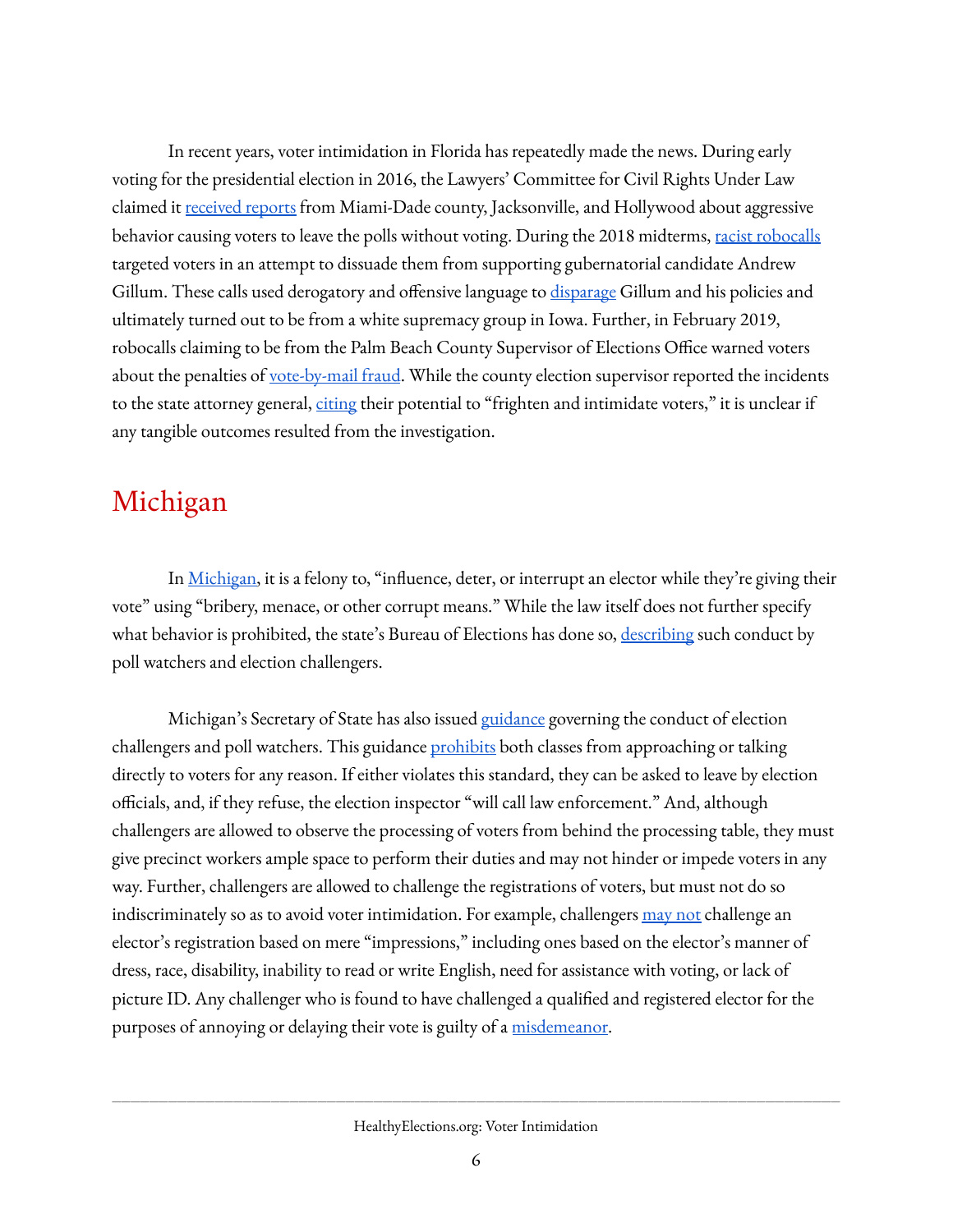Voter intimidation in the 2020 election in Michigan has already occurred. On Oct. 1, 2020, Michigan's Attorney General [charged](https://www.michigan.gov/ag/0,4534,7-359--541052--,00.html) two political operatives with voter intimidation for orchestrating a series of robocalls aimed at suppressing the vote in the November general election. These robocalls presented false and misleading information about mail-in voting, including [claims](https://www.nytimes.com/2020/10/01/us/elections/jacob-wohl-jack-burkman-michigan-felony.html) that personal information submitted on mail-in ballots could be used to execute outstanding arrest warrants or to collect unpaid debts. This was not the first instance of alleged voter intimidation in Michigan. In 2016, the Michigan Democratic Party filed claims that the state's Republican Party and the Trump campaign were planning to conspire to prevent minorities from voting. In the complaint, the Democratic party [cited](https://www.courthousenews.com/michigan-dems-add-to-voter-suppression-claims/) pledges by Trump supporters "to descend upon polling places in 'certain areas' where many minority voters live in order to interfere with their efforts to exercise the franchise."

# <span id="page-6-0"></span>North Carolina

North Carolina state law *[prohibits](https://law.justia.com/codes/north-carolina/2014/chapter-163/article-22/section-163-274)* intimidating any legally qualified voter. Any direct or indirect [attempt](https://law.justia.com/codes/north-carolina/2014/chapter-163/article-22/section-163-274) at voter intimidation is a Class 2 misdemeanor. Though the statute does not provide an explicit definition of intimidation, the State Board of Election[s provides](https://s3.amazonaws.com/dl.ncsbe.gov/sboe/numbermemo/2016/Numbered%20Memo%202016-20%20Conduct%20at%20the%20Polls.pdf) examples of conduct that may unlawfully intimidate voters, including:

- Approaching voters who appear to be of a certain ethnic group to ask whether they speak English or to demand that they verify their citizenship.
- Following a non-English speaker who is receiving assistance from a person of their choice and accusing them of committing voter fraud.
- Yelling insults or profanity at people who received assistance in the voting enclosure.

More broadly, North Carolina law **forbids** engaging in "disruptive behavior" that may interfere with voting, [deterring](https://www.ncleg.gov/enactedlegislation/statutes/pdf/bysection/chapter_163/gs_163-275.pdf) voters from exercising their rights[, photographing](https://s3.amazonaws.com/dl.ncsbe.gov/sboe/numbermemo/2016/Numbered_Memo_2016-17.pdf) or filming inside the polling place without consent, or *hindering* access, harassing others, distributing campaign literature, placing political advertising or otherwise engaging in election-related activity within the buffer zone designated by county board of elections around the voting place. Additionally, North Carolina law includes provisions dictating election officials' and poll monitors' responsibilities to prevent voter intimidation. Chief judges of polling places are responsible for *maintaining* order at polling places, including preventing and stopping attempts to intimidate any person registering or voting. Chief judge[s](https://www.ncleg.gov/EnactedLegislation/Statutes/PDF/BySection/Chapter_163/GS_163-47.pdf) are [mandated](https://www.ncleg.gov/EnactedLegislation/Statutes/PDF/BySection/Chapter_163/GS_163-47.pdf) to conduct elections fairly and impartially and to enforce peace and good order at the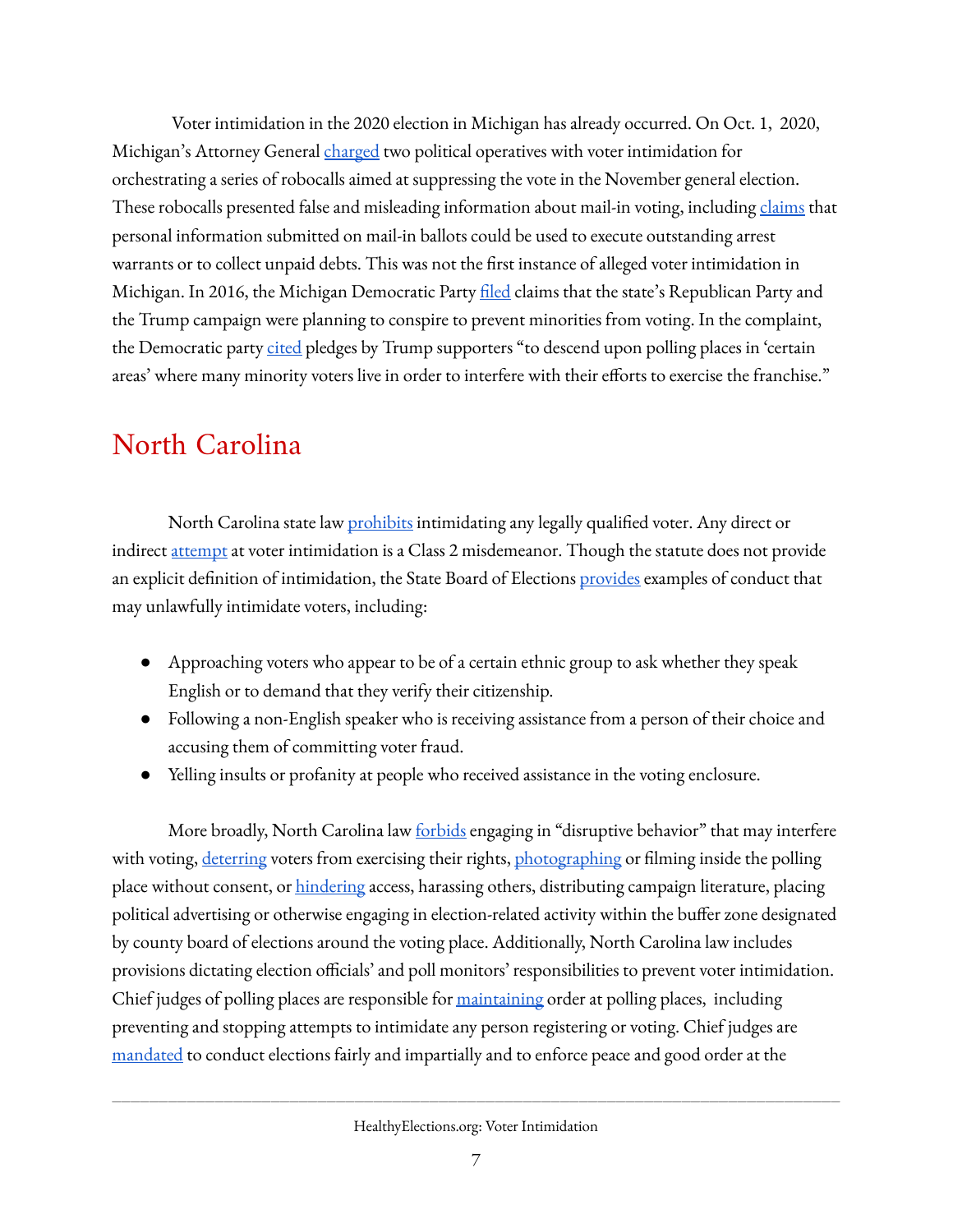polling location. If necessary, the chief judge may call the police to aid them in enforcing the law. Election observer[s may not](https://www.ncleg.gov/EnactedLegislation/Statutes/PDF/BySection/Chapter_163/GS_163-45.pdf) interfere with voters under any circumstances, participate in electioneering, or [attempt](https://www.ncleg.gov/EnactedLegislation/Statutes/PDF/BySection/Chapter_163/GS_163-90.1.pdf) to challenge voters without a proper basis.

 In spite of these directives, voter intimidation continues to remain a major concern in threatening the integrity of the electoral process in North Carolina. In February 2020, the NAAC[P](https://www.naacpldf.org/wp-content/uploads/2-24-20-Coalition-Letter-to-SBOE-re-Voter-Intimidation-in-Chatham-County.pdf)  [sent](https://www.naacpldf.org/wp-content/uploads/2-24-20-Coalition-Letter-to-SBOE-re-Voter-Intimidation-in-Chatham-County.pdf) a letter to the General Counsel for the North Carolina State Board of Elections calling for emergency action regarding voter intimidation. The letter came in response to an incident at an early voting site during the presidential primary. Demonstrators protesting a panel discussion of "The Civil War Today" displayed flags supporting the Confederacy, the League of the South, and President Donald Trump in close proximity to a polling location. And, during the 2018 midterm election, election official[s removed](https://www.newsobserver.com/news/local/article220380085.html) a poll worker from an early voting site for alleged voter intimidation. The poll worker allegedly repeatedly asked a number of African American voters to spell their names.

North Carolina courts have infrequently considered claims of voter intimidation.<sup>2</sup> In *State v. [Rogers](https://www.westlaw.com/Document/I4bc81f58044211da8ac8f235252e36df/View/FullText.html?transitionType=Default&contextData=(sc.Default)&VR=3.0&RS=cblt1.0)* , a 1901 case in North Carolina's Supreme Court, an individual was expelled from a church he was a member of because he had voted for the Democratic party. The defendants, charged with "having injured, threatened, oppressed, and attempted to intimidate" the man, were acquitted on the basis that "[t]he injury or oppression, if any . . . was not of a physical nature," and the man "suffered no loss of property or gain, nor was [ ] in any way restrained of his liberty or otherwise controlled in the exercise of his physical conduct." This case is now over a century old and the statute it interpreted has changed, $3$  so it may hold little sway. But if adopted, it may outline a requirement for physical violence that is not explicit in North Carolina law.

HealthyElections.org: Voter Intimidation

<sup>2</sup> There are several cases from the late 1800s, including *[State v. Williams](https://www.westlaw.com/Document/Ic0a16b7d045011dabf60c1d57ebc853e/View/FullText.html?transitionType=Default&contextData=(sc.Default)&VR=3.0&RS=cblt1.0)* (1895) and *[Roberts v. Calvert](https://www.westlaw.com/Document/I63208854044211da9439b076ef9ec4de/View/FullText.html?transitionType=Default&contextData=(sc.Default)&VR=3.0&RS=cblt1.0)* (1887). However, due to changes in the applicable law, explained further in footnote three, it is unclear to what extent courts would apply this older precedent now.

<sup>&</sup>lt;sup>3</sup> The statute this case interpreted has changed since the case was decided. The relevant section provided, "Any person who shall discharge from employment, withdraw patronage from, or otherwise injure, threaten, oppress or attempt to intimidate any qualified voter of the state, because of the vote such voter may or may not have cast in any election, shall be guilty of a misdemeanor." However, similar language exists in [section 163-274](https://law.justia.com/codes/north-carolina/2014/chapter-163/article-22/section-163-274) of North Carolina's general statutes (stating that it is a misdemeanor for "any person, directly or indirectly, to discharge or threaten to discharge from employment, or otherwise intimidate or oppose any legally qualified voter on account of any vote such voter may cast or consider or intend to cast, or not to cast, or which he may have failed to cast.").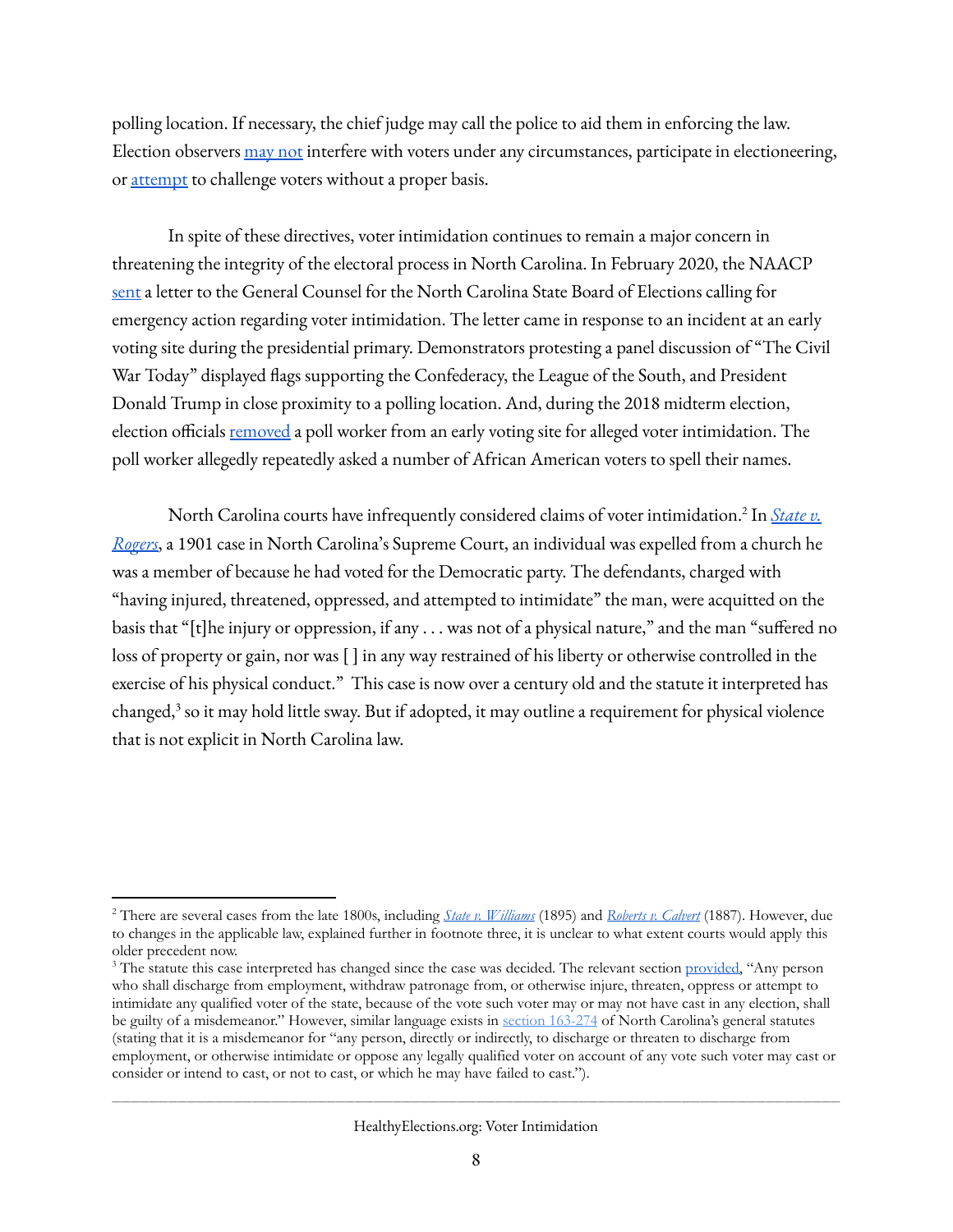# Pennsylvania

Pennsylvania state law dictates that no person shall, by intimidation, "intentionally prevent or attempt to prevent an applicant who is a qualified elector from being registered or a registered elector from changing political enrollment." Per the Pennsylvania Department of State, it is *illegal* for any person or corporation:

- "to directly or indirectly practice intimidation or coercion through the use of force, violence, restraint, or infliction or threatened infliction of injury, damage, harm, or loss, in order to induce or compel a person to vote or refrain from voting for a particular candidate or on a particular political issue"; or
- "to use abduction, duress, coercion, or any other forcible or fraudulent means to impede, prevent or otherwise interfere with a person's right to vote."

Individuals who intimidate voters can be  $\frac{\text{fined}}{\text{u}}$  up to \$5,000 and face up to two years in prison. Each County Commission i[s required](https://www.dos.pa.gov/VotingElections/OtherServicesEvents/Documents/DOS%20Voter%20Intimidation%20Guidance%2010.14.16.pdf) to investigate alleged violations and report them to the District Attorney, who has the authority to prosecute such violations.

The Pennsylvania Department of Stat[e has published](https://www.dos.pa.gov/VotingElections/OtherServicesEvents/Documents/DOS%20Voter%20Intimidation%20Guidance%2010.14.16.pdf) nonbinding guidance that lays out a non-exhaustive list of examples of voter intimidation, including aggressive behavior outside the polling place, blocking the entrance to the polling place, direct confrontation or questioning of voters, disrupting voting lines, disseminating false or misleading election information, ostentatious display of weapons, photographing or videotaping voters to intimidate them, using raised voices or insulting offensive or threatening language or making taunting chants inside the polling place, vandalism of polling places, verbal or physical confrontation of voters by persons dressed in official-looking uniforms, and violence or using the threat of violence to interfere with a person's right to vote.

Pennsylvania state law includes provisions regarding the conduct of election officials and police officers on election day. Per state law, any "registrar or clerk who, without reasonable cause, refuses to register a qualified elector lawfully entitled to be registered commits a misdemeanor of the first degree." The Pennsylvania Department of State further **prohibits** poll watchers from confronting, hovering or directly speaking to voters, posting signs inside the polling place of penalties for "voter fraud" voting or support for a candidate, routine and frivolous challenges to voters by election workers and private

HealthyElections.org: Voter Intimidation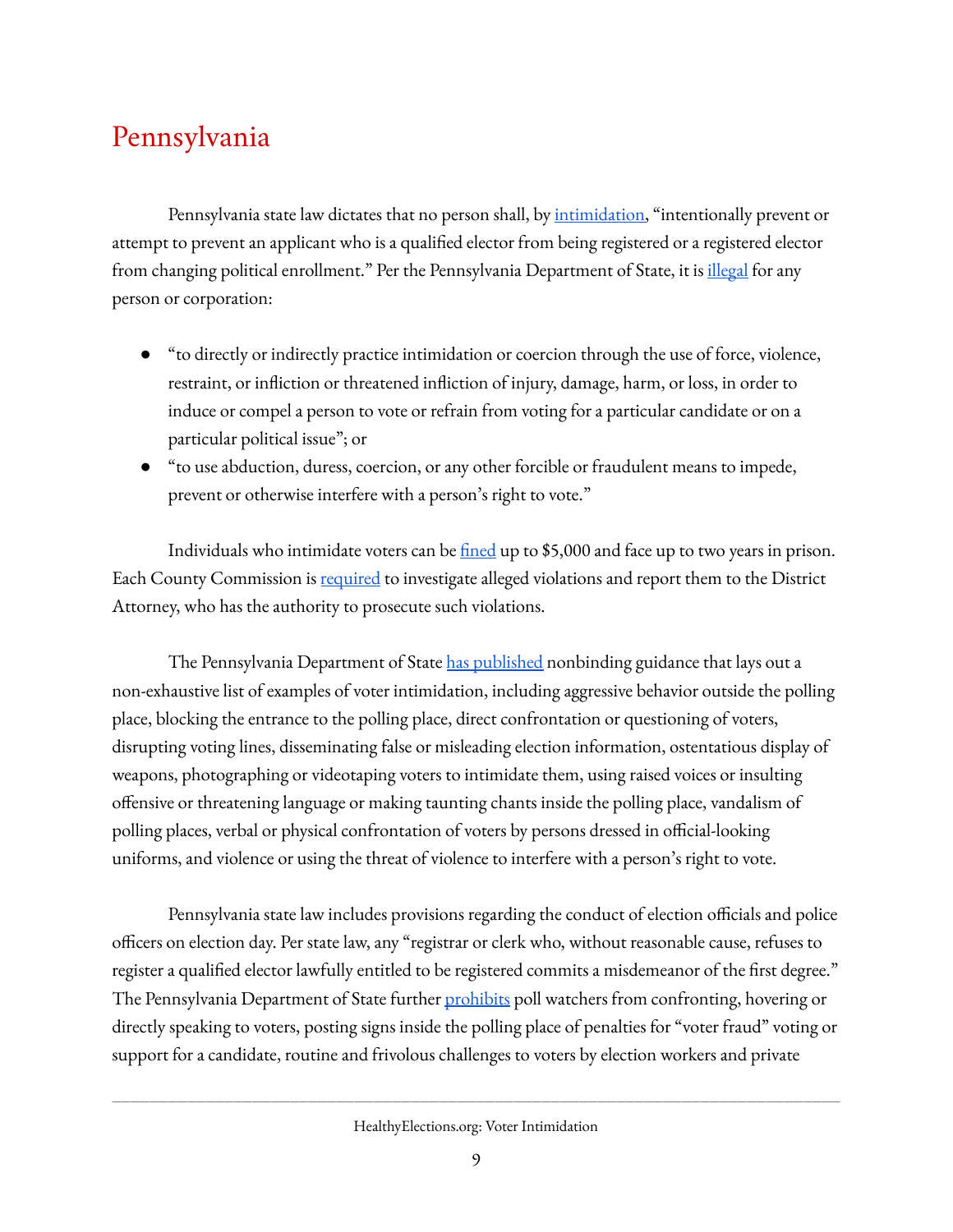citizens that are made without a stated good faith basis, and challenges based on the voter's lack of eligibility to register to vote as examples of voter intimidation. If necessary, a commission may call on police officers to maintain the peace at a place of registration. However, police are **banned** from coming within 100 feet of the polling place otherwise and are expressly forbidden from using or practicing "any intimidation...nor, in any manner, unduly influence or overawe any elector or prevent him from voting or restrain his freedom of choice."

As a result of President Trump [encouraging](https://www.nytimes.com/2020/09/30/us/trump-election-poll-watchers.html) supporters to go to the polls in Philadelphia and "watch very carefully" during the first Presidential debate, the Mayor of Philadelphia vowed to [develop](https://www.forbes.com/sites/alisondurkee/2020/09/30/philadelphia-developing-anti-voter-intimidation-plan-after-trump-tells-supporters-to-watch-the-polls-debate/#72bab1e4ad86) an interagency plan for potential voter intimidation during the general election. This development comes amidst *claims* of voter intimidation in communities of color during the Pennsylvania primary and as the Pennsylvania Attorney General's Office *investigates* robocall telling voters their information will be used to issue arrest warrants and collect on old credit card debts.

#### <span id="page-9-0"></span>Wisconsin

Wisconsin law broadly  $defines$  voter intimidation, stating that "[n]o person may personally or</u> through an agent, by abduction, duress, or any fraudulent device or contrivance, impede or prevent the free exercise of the franchise at an election." Further, [the statute](https://docs.legis.wisconsin.gov/statutes/statutes/12/09) explicitly prohibits the use or threat of violence, kidnapping, or any form of force to compel someone to vote a certain way or abstain from voting. The state also has specific laws aimed at minimizing the risk of voter intimidation, including [banning electioneering](https://docs.legis.wisconsin.gov/statutes/statutes/7/i/37/2) within 100 feet of polling locations, and allowing police officers to be [present](https://docs.legis.wisconsin.gov/statutes/statutes/7/i/37#:~:text=Wisconsin%20Legislature%3A%207.37&text=(4)%20The%20commission%20shall%20require,requirements%20to%20maintain%20that%20certification.&text=The%20commission%20shall%20pay%20all,from%20the%20appropriation%20under%20s.) at polling locations at the discretion of the election officials to enforce anti-harassment of voters. Wisconsin state law also authorizes election officials to [warn and remove](https://docs.legis.wisconsin.gov/statutes/statutes/7/i/37/2) any individual causing a disturbance and [moving the polling location](https://docs.legis.wisconsin.gov/statutes/statutes/7/i/37/1) if election officials deem it "impossible or inconvenient" to continue holding the election in its original location. The Wisconsin Board of Elections also advertises an anonymous <u>[form](https://elections.wi.gov/complaints/intimidation)</u> to submit any instances of voter intimidation.

However, the applicability of these statutes on broader issues of voter intimidation through misinformation in Wisconsin is unclear. While [Wisconsin law](https://docs.legis.wisconsin.gov/statutes/statutes/12/09) bans the use of "fraudulent devices or contrivances" to suppress voters, it does not define the term. Further, we found no case law in Wisconsin that sheds light on the subject. This ambiguity is particularly worrisome because such voter intimidation tactics have been repeatedly used in recent years. In 2004, a non-existent "Milwaukee

HealthyElections.org: Voter Intimidation